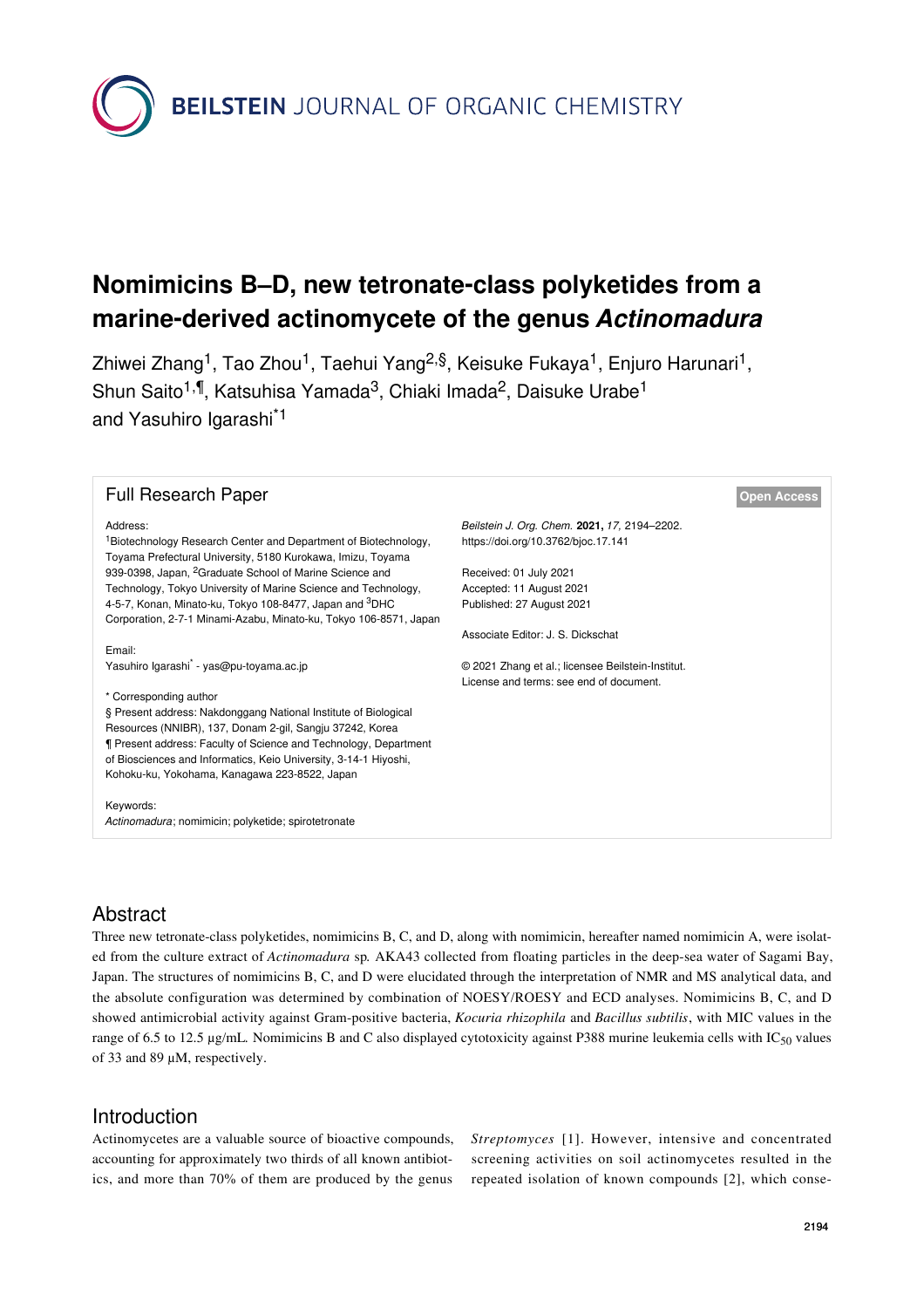quently prompted the exploration of untouched niches, such as extreme environments [\[3\]](#page-8-0). The marine environment is now attracting attention as a promising source for actinomycetes potentially producing new secondary metabolites [\[4,5\]](#page-8-1). Indeed, a large number of pharmaceutically worthy new compounds has been found from marine actinomycetes in various niches including sediments, sea water, marine plants, and marine invertebrates [\[6-8\]](#page-8-2). In the past 20 years, our laboratory studied the actinomycetes collected from the deep sea water (DSW) of the Sea of Japan and discovered diverse classes of bioactive compounds, such as lydicamycin congeners, γ-butyrolactones, and nyuzenamides [\[9-11\]](#page-8-3), whereas DSW in other sea areas had not been studied, although a total of 15 DSW pumping stations are operated in Japan. We recently carried out metagenomic analysis of DSW using DGGE and pyrosequencing techniques and revealed that the bacterial community structure in DSW was varied depending on the collection sites [\[12\].](#page-8-4) Furthermore, we found that the DSW of Sagami Bay (Pacific Ocean side of Honshu Island, Japan) contained more unknown actinomycete species than other sea areas, which eventually led to the discovery of akazamicin, a new cytotoxic aromatic polyketide from *Nonomuraea* [\[13\]](#page-8-5) and akazaoxime, an antibacterial oxime derivative from *Micromonospora* [\[14\]](#page-8-6). Along the lines of these previous studies, metabolite analysis of actinomycetes from the DSW of Sagami Bay was further conducted, and three new tetronate-class polyketides, nomimicins B (**1**), C (**2**), and D (**3**) were found from a rare actinomycete of the genus *Actinomadura*. We herein describe the isolation, structure determination, and biological activities of **1**‒**3**.

### Results and Discussion

The producing strain *Actinomadura* sp. AKA43 was isolated from DSW collected at a depth of −800 m in Sagami Bay, Japan. Strain AKA43 was cultured in A16 medium, and the whole culture broth was extracted with 1-butanol. The extract was subjected to silica gel and ODS column chromatography, and the final purification was achieved by reversed-phase HPLC to yield two new spirotetronate polyketides, nomimicins B (**1**) and C (**2**), along with a known compound, nomimicin A (**4**) [\[15\]](#page-8-7). From the extract of the fermentation broth cultured in A11M medium, an additional new tetronate polyketide, nomimicin D (**3**), was isolated ([Figure 1](#page-1-0)).

Nomimicin B (**1**) was obtained as a colorless amorphous solid. The molecular formula was determined to be  $C_{30}H_{40}O_8$ , based on the HRESITOFMS analysis  $([M + Na]^+ m/z$  551.2612, Δ −0.3 mmu). Structural analogy between **1** and **4** was suggested by the global similarity of the UV and NMR spectra between the compounds. In the  $^{13}$ C NMR spectrum, four nonprotonated carbons assignable to the tetronic acid moiety were detected at  $\delta_C$  108.2, 170.4, 200.7, and 204.5. In addition,

<span id="page-1-0"></span>

**Figure 1:** Structures of nomimicins A–D (**4** and **1**–**3**).

 $13C$  NMR and HSQC analyses revealed the presence of six sp<sup>2</sup> carbon atoms (five are proton-bearing), two quaternary  $sp^3$  carbon atoms, two oxygen-bearing nonprotonated carbon atoms, six sp<sup>3</sup> methine groups (two are oxygenated), six sp<sup>3</sup> methylene moieties, and four methyl groups ([Table 1](#page-2-0)). COSY analysis clarified two carbon chains [\(Figure 2](#page-1-1)). The first one, spanning from H7 to H17, contained an oxymethine (H9) branching at C10, a *cis*-configured double bond between C11 and C12  $(^3J_{\text{H}11, \text{H}12} = 10.0 \text{ Hz}$ ), and a *trans*-double bond between C15 and C16  $(^3J_{H15,H16} = 14.8 \text{ Hz}$ ). Placement of the oxygenated carbon atom C8 between C7 and C9 and the attachment of the oxygenated methylene carbon atom C26 to C8 were deduced from the HMBC correlations from H7 and H9 to C8 and C26 and from H26 to C7, C8, and C9, thereby establishing a highly oxygenated cyclohexane ring. This six-membered ring was

<span id="page-1-1"></span>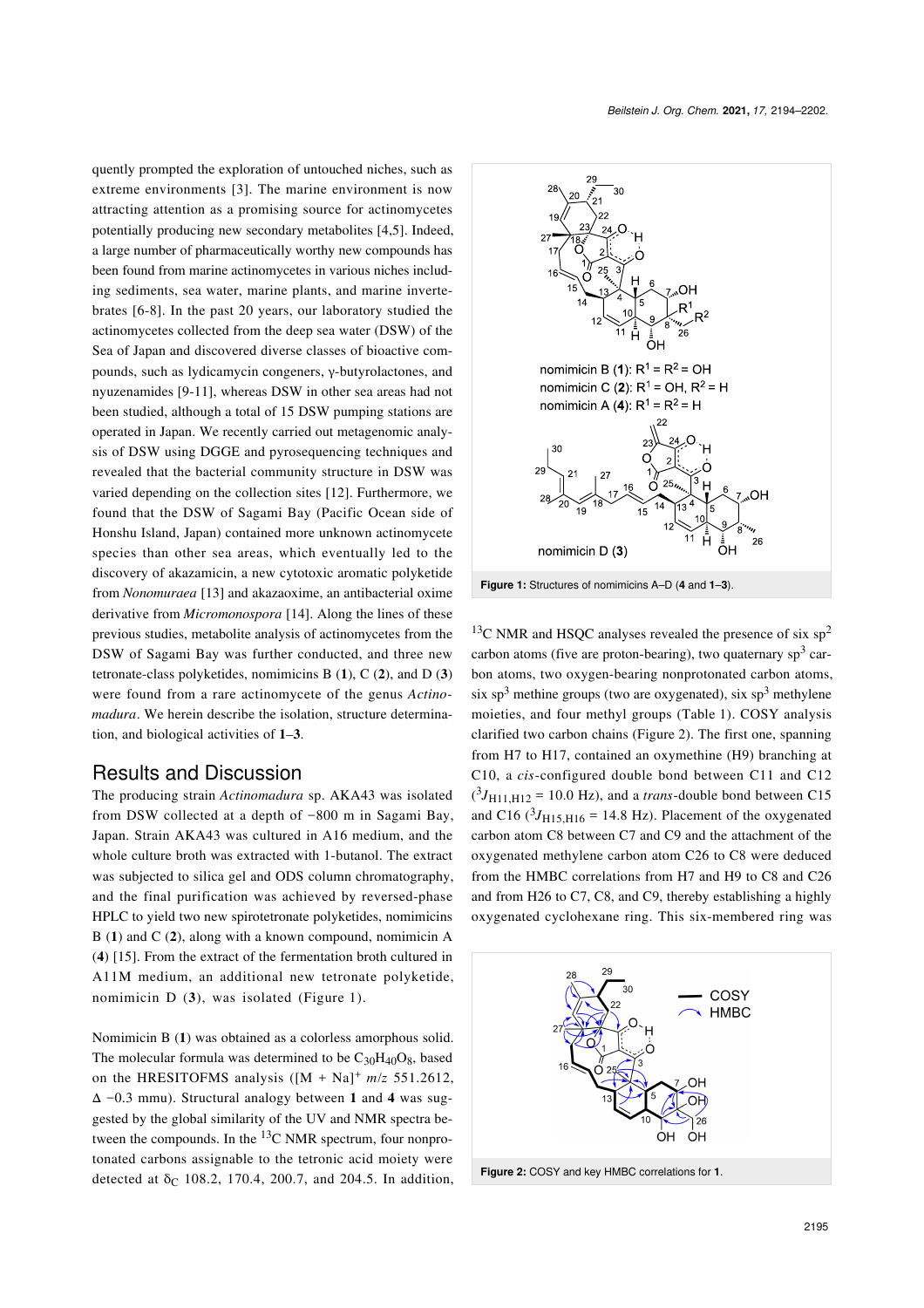<span id="page-2-0"></span>

| Table 1: ${}^{1}$ H and ${}^{13}$ C NMR data for nomimicins B (1) and C (2).                                                                                                                                                                                                                                                                  |                  |                                                  |                           |                  |                                                  |                             |
|-----------------------------------------------------------------------------------------------------------------------------------------------------------------------------------------------------------------------------------------------------------------------------------------------------------------------------------------------|------------------|--------------------------------------------------|---------------------------|------------------|--------------------------------------------------|-----------------------------|
|                                                                                                                                                                                                                                                                                                                                               |                  | nomimicin B (1)                                  |                           |                  | nomimicin C (2)                                  |                             |
| atom no.                                                                                                                                                                                                                                                                                                                                      | $\delta_{C}^{a}$ | $\delta_H$ , mult ( <i>J</i> in Hz) <sup>b</sup> | HMBC <sup>b,c</sup>       | $\delta_{C}^{a}$ | $\delta_H$ , mult ( <i>J</i> in Hz) <sup>a</sup> | HMBCb,c                     |
| 1                                                                                                                                                                                                                                                                                                                                             | 170.4            |                                                  |                           | 169.9            |                                                  |                             |
| $\overline{c}$                                                                                                                                                                                                                                                                                                                                | 108.2            |                                                  |                           | 108.4            |                                                  |                             |
| 3                                                                                                                                                                                                                                                                                                                                             | 200.8            |                                                  |                           | 201.0            |                                                  |                             |
| 4                                                                                                                                                                                                                                                                                                                                             | 51.0             |                                                  |                           | 51.0             |                                                  |                             |
| 5                                                                                                                                                                                                                                                                                                                                             | 36.6             | 1.66 <sup>d</sup>                                | 4, 7, 9, 25               | 36.4             | 1.68 <sup>d</sup>                                | 4, 6, 7, 9, 10, 25          |
| 6ax                                                                                                                                                                                                                                                                                                                                           | 34.3             | 1.34, ddd (12.0, 12.0,<br>12.0)                  | 5, 7, 10                  | 34.1             | 1.20, ddd (11.9, 11.9,<br>11.9)                  | 5, 7, 8, 10                 |
| 6eq                                                                                                                                                                                                                                                                                                                                           |                  | 2.41, brd (12.0)                                 | 7                         |                  | 2.35 <sup>d</sup>                                | 5, 7, 8, 10                 |
| 7                                                                                                                                                                                                                                                                                                                                             | 77.4             | 3.74, dd (12.0, 4.3)                             | 5, 6, 8, 26               | 76.8             | 3.62, dd (11.8, 4.2)                             | 5, 6, 8, 26                 |
| 8                                                                                                                                                                                                                                                                                                                                             | 77.4             |                                                  |                           | 79.1             |                                                  |                             |
| 9                                                                                                                                                                                                                                                                                                                                             | 80.5             | 3.21, d(11.2)                                    | 5, 7, 8, 10, 11, 26       | 79.8             | 3.11, d(11.0)                                    | 5, 8, 10, 11, 26            |
| $10$                                                                                                                                                                                                                                                                                                                                          | 41.8             | 2.02 <sup>d</sup>                                |                           | 41.7             | 1.85 <sup>d</sup>                                |                             |
| 11                                                                                                                                                                                                                                                                                                                                            | 124.5            | 5.85, d (10.0)                                   | 5, 9, 13                  | 124.8            | 5.84, d (10.0)                                   | 5, 9, 10, 13                |
| 12                                                                                                                                                                                                                                                                                                                                            | 132.0            | 5.61, ddd (10.0, 5.3,<br>(2.6)                   | 4, 10, 13                 | 131.6            | 5.60, ddd (10.0, 5.1,<br>(2.5)                   | 4, 10, 13                   |
| 13                                                                                                                                                                                                                                                                                                                                            | 39.4             | 2.81, m                                          | 4, 11, 12, 14, 25         | 39.4             | 2.79, m                                          | 4, 5, 11, 12, 14,<br>15, 25 |
| 14a                                                                                                                                                                                                                                                                                                                                           | 37.6             | 1.80 <sup>d</sup>                                | 4, 13, 15, 16             | 37.6             | 1.80 <sup>d</sup>                                | 4, 13, 15, 16               |
| 14 <sub>b</sub>                                                                                                                                                                                                                                                                                                                               |                  | 1.98 <sup>d</sup>                                | 16                        |                  | 1.98 <sup>d</sup>                                | 15, 16                      |
| 15                                                                                                                                                                                                                                                                                                                                            | 137.5            | 5.49, dd (14.7, 11.5)                            |                           | 137.6            | 5.48, dd (14.5, 11.9)                            |                             |
| 16                                                                                                                                                                                                                                                                                                                                            | 124.8            | 5.12, dd (14.8, 11.3)                            |                           | 124.8            | 5.12, dd (14.8, 11.6)                            |                             |
| 17a                                                                                                                                                                                                                                                                                                                                           | 44.1             | 1.95 <sup>d</sup>                                | 15, 16                    | 44.0             | 1.95 <sup>d</sup>                                | 15, 16, 18, 19, 23          |
| 17 <sub>b</sub>                                                                                                                                                                                                                                                                                                                               |                  | 2.32 <sup>d</sup>                                | 15, 16, 27                |                  | 2.32 <sup>d</sup>                                | 15, 16, 19, 27              |
| 18                                                                                                                                                                                                                                                                                                                                            | 40.8             |                                                  |                           | 40.7             |                                                  |                             |
| 19                                                                                                                                                                                                                                                                                                                                            | 130.8            | 5.00, s                                          | 17, 18, 23, 28            | 130.7            | 5.01, s                                          | 17, 18, 21, 23, 28          |
| 20                                                                                                                                                                                                                                                                                                                                            | 135.1            |                                                  |                           | 135.1            |                                                  |                             |
| 21                                                                                                                                                                                                                                                                                                                                            | 40.5             | 2.00 <sup>d</sup>                                |                           | 40.5             | 2.01 <sup>d</sup>                                |                             |
| 22a                                                                                                                                                                                                                                                                                                                                           | 30.7             | 1.78 <sup>d</sup>                                | 18, 20, 21, 23, 24,<br>29 | 30.7             | 1.79 <sup>d</sup>                                | 18, 21, 23, 24, 29          |
| 22 <sub>b</sub>                                                                                                                                                                                                                                                                                                                               |                  | 2.34 <sup>d</sup>                                | 18, 21, 29                |                  | 2.34 <sup>d</sup>                                | 21, 29                      |
| 23                                                                                                                                                                                                                                                                                                                                            | 87.9             |                                                  |                           | 88.0             |                                                  |                             |
| 24                                                                                                                                                                                                                                                                                                                                            | 204.6            |                                                  |                           | 204.7            |                                                  |                             |
| 25                                                                                                                                                                                                                                                                                                                                            | 16.6             | 1.60, s                                          | 3, 4, 5, 13               | 16.6             | 1.59, s                                          | 3, 4, 5, 13                 |
| 26                                                                                                                                                                                                                                                                                                                                            | 62.9             | 3.99, s                                          | 7, 8, 9                   | 13.9             | 1.15, s                                          | 7, 8, 9                     |
| 27                                                                                                                                                                                                                                                                                                                                            | 24.4             | 1.24, s                                          | 17, 18, 19, 23            | 24.3             | 1.25, s                                          | 17, 18, 19, 23              |
| 28                                                                                                                                                                                                                                                                                                                                            | 22.5             | 1.75, s                                          | 19, 20, 21                | 22.4             | 1.75, s                                          | 19, 20, 21                  |
| 29a                                                                                                                                                                                                                                                                                                                                           | 26.4             | 1.58 <sup>d</sup>                                | 22, 30                    | 26.4             | 1.62 <sup>d</sup>                                | 21, 22, 30                  |
| 29 <sub>b</sub>                                                                                                                                                                                                                                                                                                                               |                  | 1.72 <sup>d</sup>                                | 30                        |                  | $1.75^{d}$                                       | 20, 22, 30                  |
| 30                                                                                                                                                                                                                                                                                                                                            | 13.2             | 0.93, t(7.4)                                     | 21, 29                    | 13.1             | 0.93, t(7.4)                                     | 21, 29                      |
| $\alpha_{\rm B}$ are $\alpha_{\rm C}$ and $\alpha_{\rm C}$ are $\alpha_{\rm C}$ are $\alpha_{\rm C}$ are $\alpha_{\rm C}$ are $\alpha_{\rm C}$ are $\alpha_{\rm C}$ are $\alpha_{\rm C}$ are $\alpha_{\rm C}$ are $\alpha_{\rm C}$ are $\alpha_{\rm C}$ are $\alpha_{\rm C}$ are $\alpha_{\rm C}$ are $\alpha_{\rm C}$ are $\alpha_{\rm C}$ a |                  |                                                  |                           |                  |                                                  |                             |

<sup>a</sup>Recorded at 125 MHz. <sup>b</sup>Recorded at 500 MHz. <sup>c</sup>From proton to indicated carbon atom(s). <sup>d</sup>Overlapping signals.

fused with another six-membered ring to give a dehydrodecalin core by the correlations from a singlet methyl hydrogen atom H25 to C4, C5, and C13. A series of HMBC correlations from two methyl singlets H27 and H28 elucidated the carbon connectivity of C23–C18–C19–C20–C21 ([Figure 2\)](#page-1-1), which was then coupled with the other COSY-defined fragment, C22/C21/C29/ C30, by the correlations from H22 to C18 and C23, yielding a cyclohexene ring. This ring was joined together with the dehydrodecalin moiety at the quaternary carbon atom C18 by HMBC correlations from H17 to C18, C19, and C23. As for the remaining four  $sp^2$  carbon atoms, C1, C2, C3, and C24, although only limited HMBC correlations H22/C24 and H25/C3 were available, a spirotetronate structure was assembled. This was in consideration of the high similarity of the  $^{13}$ C NMR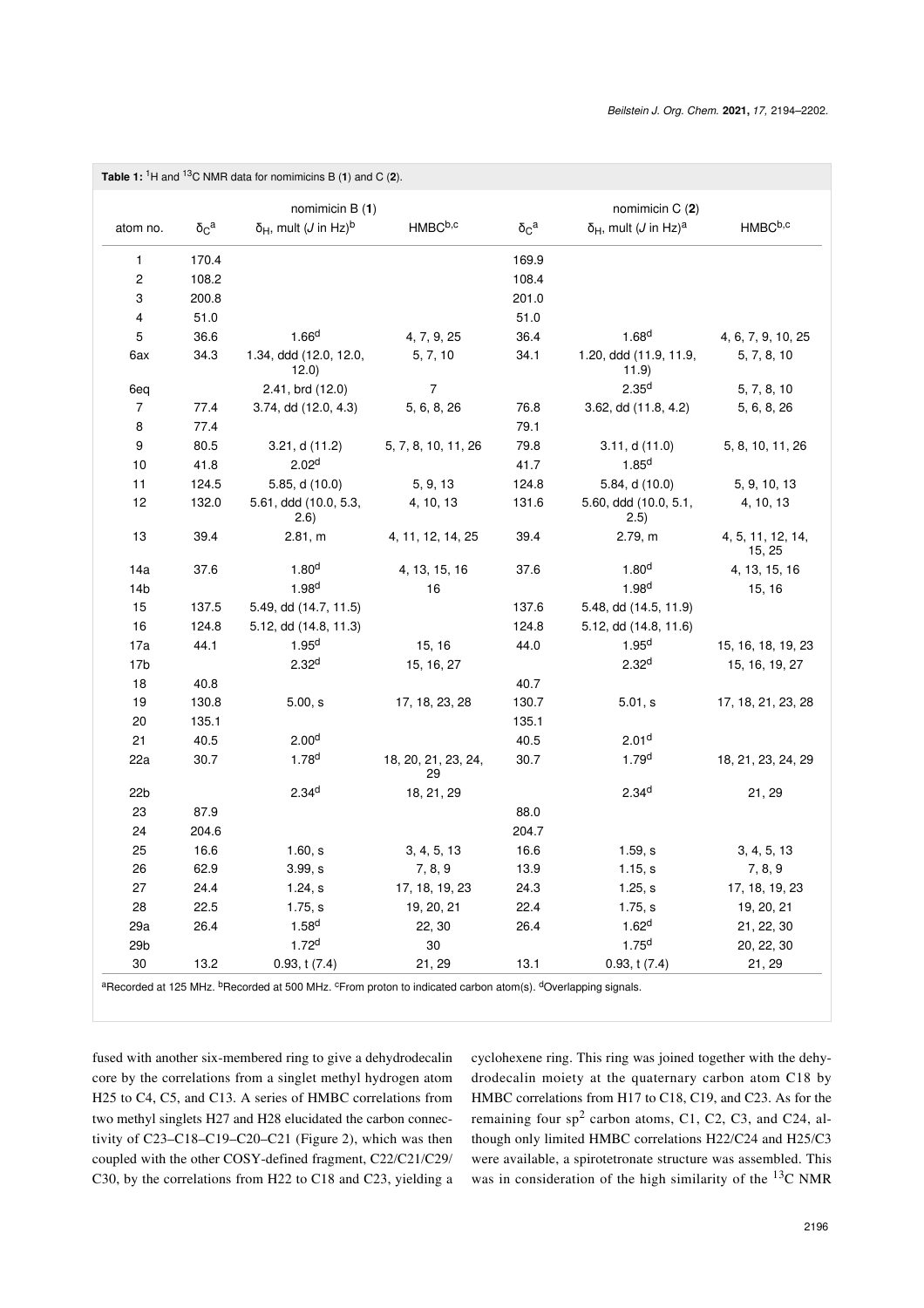chemical shifts of these carbon atoms to those for the corresponding carbon atoms in **4** as well as due to the closeness of the UV spectral pattern between **1** and **4**. The remaining four protons were finally assigned to hydroxy groups at C7, C8, C9, and C26 to complete the planar structure of **1**. While **4** has an axial methyl group at C8 and equatorial hydroxy groups at C7 and C9, **1** has two additional hydroxy groups at C8 and C26. The axial orientation of the C26 hydroxymethyl group was supported by the ROESY correlations H26/H6ax and H26/H10 ([Figure 3](#page-3-0)). The relative configuration of the remaining part was determined to be identical with **4** on the basis of ROESY corre-lations (Table S1, [Supporting Information File 1](#page-7-2)) and <sup>3</sup>J<sub>HH</sub> coupling constants [\[15\]](#page-8-7). The absolute configuration of **1** was deduced to be the same as **4** in consideration of the overall similarity of the electronic circular dichroism (ECD) spectra of **1** and **4** ([Figure 4](#page-3-1)). This proposition was evidenced by the density functional theory (DFT) calculation of the ECD spectrum for **4**, for which the absolute configuration was established by the modified Mosher's method in our previous work [\[15\]](#page-8-7). Since the acyltetronic acid exists as a mixture of keto–enol tautomers, the calculation was carried out using the four possible canonical structures of **4** (**4a**–**d** in [Figure 5](#page-3-2)). The calculated ECD spectra of **4a**–**d** and the one of **4**, which includes all contributions from each tautomer according to the energy distribution, are shown in [Figure 5](#page-3-2) and [Figure 4](#page-3-1), respectively. The experimental ECD spectrum of **4**, with positive and negative Cotton effects at 244 and 298 nm, matched well with the calculated one of **4** ([Figure 4\)](#page-3-1). Noteworthy is that **4a** and **4b** (Tables S4–S7, [Sup](#page-7-2)[porting Information File 1](#page-7-2)) have a lower free energy than **4c**

<span id="page-3-0"></span>

<span id="page-3-1"></span>



<span id="page-3-2"></span>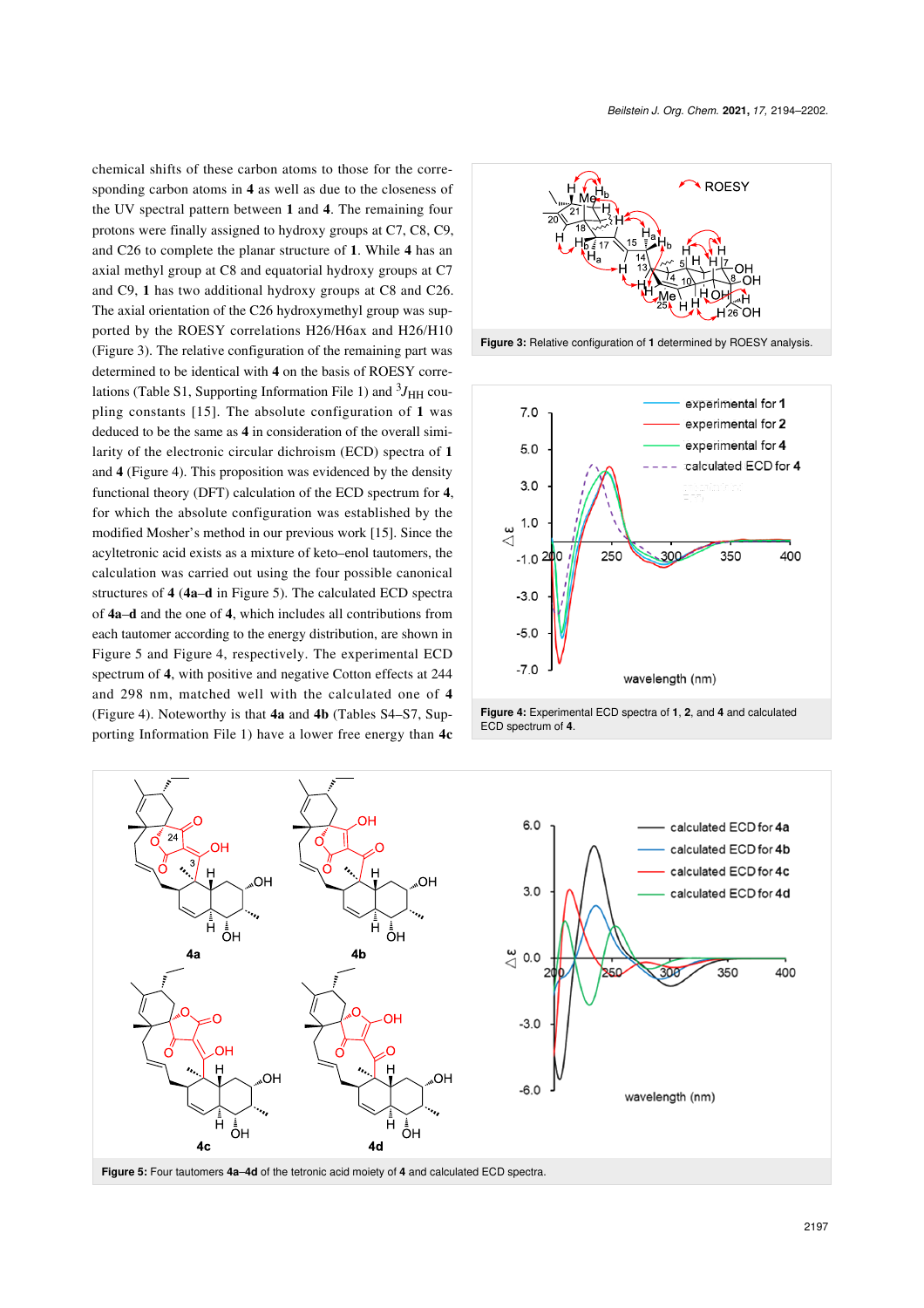and **4d**, and the calculated spectra for **4a** and **4b** are similar to the experimental one, indicating that **4a** and **4b** are the dominant tautomers in solution. This is the first validation to state that the keto carbonyl unit in the five-membered ring (C24 in [Figure 5](#page-3-2)) and the acyl ketone connecting at C2 (C3 in [Figure 5](#page-3-2)) are preferably enolized to form stable isomeric structures in spirotetronic acids.

The molecular formula of nomimicin C (**2**) was determined as  $C_{30}H_{40}O_7$  on the basis of HRESITOFMS data ( $[M + Na]^+$   $m/z$ 535.2665,  $\Delta$  -0.1 mmu), indicating that one oxygen atom (16 amu) was less compared to **1**. This was consistent with the NMR spectra of **2** in which the resonances for the hydroxylated methylene moiety H26/C26 ( $\delta$ H 3.99,  $\delta$ <sub>C</sub> 62.9) disappeared, and those for a shielded methyl group ( $\delta_H$  1.15,  $\delta_C$  13.9) appeared instead, implying that the C26 hydroxymethyl group in **1** was replaced by a methyl group in **2**. HMBC correlations from H26 to C7, C8, and C9 and ROESY correlations between H26 and H10 supported the presence of a methyl group at C8 in an axial orientation (Figure S36, [Supporting Information File 1](#page-7-2)). The remaining part of **2** was constructed based on COSY and HMBC analyses, and the relative configuration was established by NOESY/ROESY analyses (Table S2, [Supporting Informa](#page-7-2)[tion File 1](#page-7-2)). The close similarity of ECD spectra between **1** and **2** was also indicative of the same absolute configuration of **2** and **4** [\(Figure 4\)](#page-3-1).

The molecular formula of nomimicin D (**3**) was determined to be  $C_{30}H_{42}O_6$  through the HRESITOFMS analysis, which gave a sodium adduct ion  $[M + Na]<sup>+</sup>$  at  $m/z$  519.2717 ( $\Delta$  0.0 mmu). Analysis of 1H NMR, 13C NMR, and HSQC spectra revealed the presence of four oxygenated  $sp^2$  carbon atoms, three nonprotonated sp<sup>2</sup> carbon atoms, six sp<sup>2</sup> methine groups, one sp<sup>2</sup> methylene unit, one quaternary carbon atom, six sp<sup>3</sup> methine groups (two are oxygenated), four  $sp<sup>3</sup>$  methylene units, and five  $sp^3$  methyl groups ([Table 2](#page-5-0)). A sequence of COSY correlations from the doublet methyl proton H26 to an oxymethine proton H7 via an oxymethine proton H9, together with HMBC correlations from H26 and H8 to C7 and H8 to C6, gave an oxygenated cyclohexane ring with a methyl substitution ([Figure 6](#page-5-1)). COSY correlations were extended from H10 to a methylene proton H17, providing a carbon chain containing double bonds at C11/C12 and C15/C16. HMBC correlations from a singlet methyl hydrogen atom H25 to C4, C5, and C13 indicated closure of another cyclohexane ring, and thus a dehydrodecalin core with a side chain at C13 was established. The chain was further extended from H17 to the terminal methyl proton H30 by COSY correlations for H21/H29/H30 and a series of HMBC correlations from two allylic methyl hydrogen atoms H27 and H28 to the carbon atoms within a three-bond length ([Figure 6](#page-5-1)). The remaining five nonprotonated carbon

atoms, C1 ( $\delta_C$  174.5), C2 ( $\delta_C$  99.5), C3 ( $\delta_C$  203.2), C23 ( $\delta_C$ 155.7), and C24 ( $\delta$ <sub>C</sub> 180.7) and the *exo*-methylene group (H22: δ<sub>H</sub> 4.66/5.00; C22: δ<sub>C</sub> 88.7) were assigned to the tetronic acid moiety based on the following considerations. First, the  $^{13}$ C chemical shift values of these six carbon atoms were closely similar to those for the tetronic acid bearing an *exo*-methylene substituent in known natural products [\[16-18\]](#page-8-8). Secondly, the UV spectrum of **3**, showing absorption maxima at 243 and 302 nm, was matched well with that for ecteinamycin, which possesses the *exo*-methylene-substituted tetronic acid moiety [\[19\].](#page-8-9) This assignment was supported by correlations from H22 to C23, C24, and C2 and from H25 to C3, though not all the carbon–carbon connectivities were proven by HMBC analysis.

The relative configuration of **3** was elucidated by analyzing the NOESY spectrum (Table S3, [Supporting Information File 1\)](#page-7-2). Correlations for H5/H7, H5/H9, and H7/H9 and large scalar couplings ( ${}^{3}J_{\text{HH}}$  > 10 Hz) for H5/H6ax, H6ax/H7, and H5/H9 established the *trans*-ring fusion of the dehydrodecalin moiety. The axial orientation of the methyl group at C8 was evidenced by NOESY correlations H26/H6ax and H26/H10. Correlations of H25/H10 and H25/H13 placed the H25 methyl proton and H13 on the same side of the dehydrodecalin ring at the H9 axial proton. The geometries of the double bonds at C15/C16, C18/ C19, and C20/C21 were assigned as *E*, based on the NOESY correlations H13/H15, H14/H16, H15/H17, H17/H19, and H28/ H29 ([Figure 7\)](#page-5-2). The s-*cis* configuration of the diene moiety was indicated by a NOESY correlation between H21 and H27. The absolute configuration of the dehydrodecalin moiety of **3** was tentatively assigned to be identical with **4** because **3** was considered as a biosynthetic precursor of **4** [\[20\]](#page-8-10).

Compounds **1**‒**3** showed antimicrobial activity against *Kocuria rhizopila* with a MIC value of 6.5 μg/mL and **1** and **2** were also active against *Bacillus subtilis* with a MIC value of 12.5 μg/mL. Compounds **1**–**3** were inactive against *Staphylococcus aureus*, *Ralstonia solanacearum*, *Rhizobium radiobacter*, and *Candida albicans*. In addition, **1** and **2** exhibited cytotoxicity against P388 murine leukemia cells with  $IC_{50}$  of 33 and 89 µM, respectively.

### Conclusion

In summary, UV-based chemical screening of bioactive compounds from marine-derived actinomycetes led to the discovery of three new polyketides, nomimicins B (**1**), C (**2**), and D (**3**) along with a known congener, nomimicin A (**4**), from *Actinomadura* sp. AKA43. Compounds **1** and **2** are new members of the spirotetronate-class antibiotics, characterized by a macrocyclic structure containing a *trans*-decalin unit and a tetronic acid moiety spiro-linked with a cyclohexene ring. To date, more than 100 compounds [\[21,22\]](#page-8-11), including tetrocarcin [\[23\]](#page-8-12) and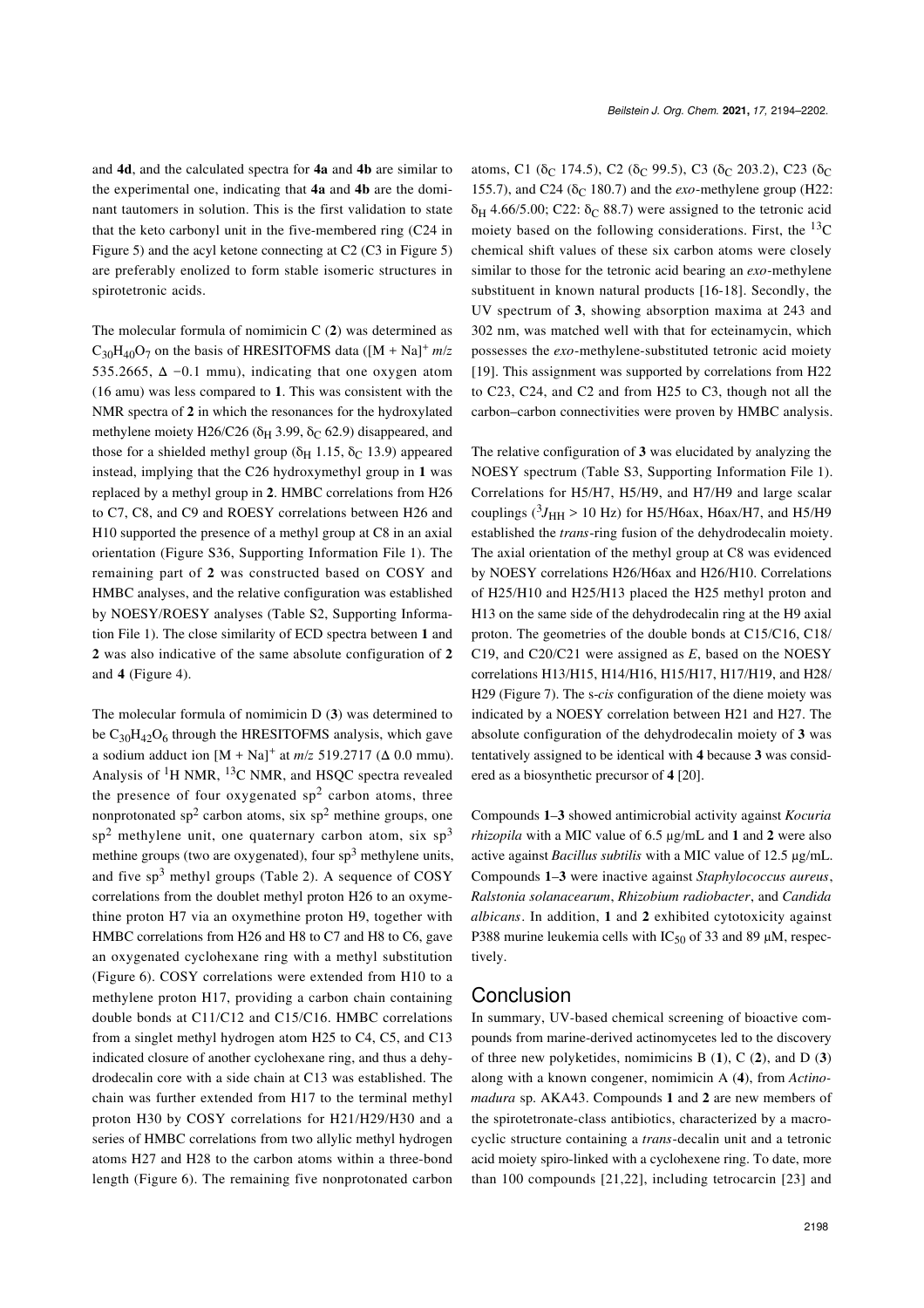<span id="page-5-0"></span>

| Table 2: ${}^{1}$ H and ${}^{13}$ C NMR data for nomimicin D (3). |                 |                                                  |                    |  |  |  |  |
|-------------------------------------------------------------------|-----------------|--------------------------------------------------|--------------------|--|--|--|--|
|                                                                   | nomimicin D (3) |                                                  |                    |  |  |  |  |
| no.                                                               | $\delta_C^a$    | $\delta_H$ , mult ( <i>J</i> in Hz) <sup>b</sup> | HMBCb,c            |  |  |  |  |
| 1                                                                 | 174.5           |                                                  |                    |  |  |  |  |
| $\overline{\mathbf{c}}$                                           | 99.5            |                                                  |                    |  |  |  |  |
| 3                                                                 | 203.2           |                                                  |                    |  |  |  |  |
| 4                                                                 | 52.8            |                                                  |                    |  |  |  |  |
| $\sqrt{5}$                                                        | 36.5            | 1.72 <sup>d</sup>                                | 4, 7, 9, 11, 25    |  |  |  |  |
| 6ax                                                               | 30.8            | 1.14, ddd (11.7, 11.7, 11.7)                     | 4, 5, 7, 8, 10     |  |  |  |  |
| 6eq                                                               |                 | 1.80, brd (11.7)                                 | $\overline{7}$     |  |  |  |  |
| $\overline{7}$                                                    | 72.3            | 3.83, ddd (11.6, 4.5, 4.5)                       | 26                 |  |  |  |  |
| 8                                                                 | 43.4            | 2.32, m                                          | 7, 9, 10, 26       |  |  |  |  |
| 9                                                                 | 75.5            | 3.40, dd (10.8, 4.7)                             | 5, 10, 11, 26      |  |  |  |  |
| 10                                                                | 38.9            | 1.94 <sup>d</sup>                                | 9, 11              |  |  |  |  |
| 11                                                                | 125.8           | 5.85, d (10.2)                                   | 5, 9, 10, 12, 13   |  |  |  |  |
| 12                                                                | 131.5           | 5.72, ddd (10.2, 4.8, 2.5)                       | 4, 13, 14          |  |  |  |  |
| 13                                                                | 41.5            | 3.32 <sup>d</sup>                                | 4, 5, 14           |  |  |  |  |
| 14a                                                               | 38.7            | 1.75 <sup>d</sup>                                | 12, 13, 15, 16     |  |  |  |  |
| 14 <sub>b</sub>                                                   |                 | 2.00 <sup>d</sup>                                | 12, 13, 15, 16     |  |  |  |  |
| 15                                                                | 131.8           | 5.40, dt (15.0, 7.2)                             | 14, 16, 17         |  |  |  |  |
| 16                                                                | 130.7           | 5.26, dt (15.2, 7.0)                             | 14, 15, 17         |  |  |  |  |
| 17                                                                | 44.9            | 2.63, d(6.9)                                     | 15, 16, 18, 19, 27 |  |  |  |  |
| 18                                                                | 135.6           |                                                  |                    |  |  |  |  |
| 19                                                                | 130.5           | 5.59, s                                          | 17, 21, 27, 28     |  |  |  |  |
| 20                                                                | 133.5           |                                                  |                    |  |  |  |  |
| 21                                                                | 131.9           | 5.20, t (7.3)                                    | 19, 29, 26         |  |  |  |  |
| 22a                                                               | 88.7            | 4.66, d $(1.5)$                                  | 2, 23, 24          |  |  |  |  |
| 22 <sub>b</sub>                                                   |                 | 5.00, d $(1.5)$                                  | 23, 24             |  |  |  |  |
| 23                                                                | 155.7           |                                                  |                    |  |  |  |  |
| 24                                                                | 180.7           |                                                  |                    |  |  |  |  |
| 25                                                                | 16.0            | 1.38, s                                          | 3, 4, 5, 13        |  |  |  |  |
| 26                                                                | 6.1             | 0.92, d(6.9)                                     | 7, 8, 9            |  |  |  |  |
| 27                                                                | 18.2            | 1.69, s                                          | 17, 18, 19         |  |  |  |  |
| 28                                                                | 17.2            | 1.67, s                                          | 19, 20, 21         |  |  |  |  |
| 29                                                                | 22.5            | 2.08, $q(7.5)$                                   | 20, 21, 30         |  |  |  |  |
| 30                                                                | 14.8            | 0.98, t(7.5)                                     | 21, 29             |  |  |  |  |

aRecorded at 125 MHz. <sup>b</sup>Recorded at 500 MHz. <sup>c</sup>From proton to indicated carbon atom(s). <sup>d</sup>Overlapping signals.



<span id="page-5-2"></span><span id="page-5-1"></span>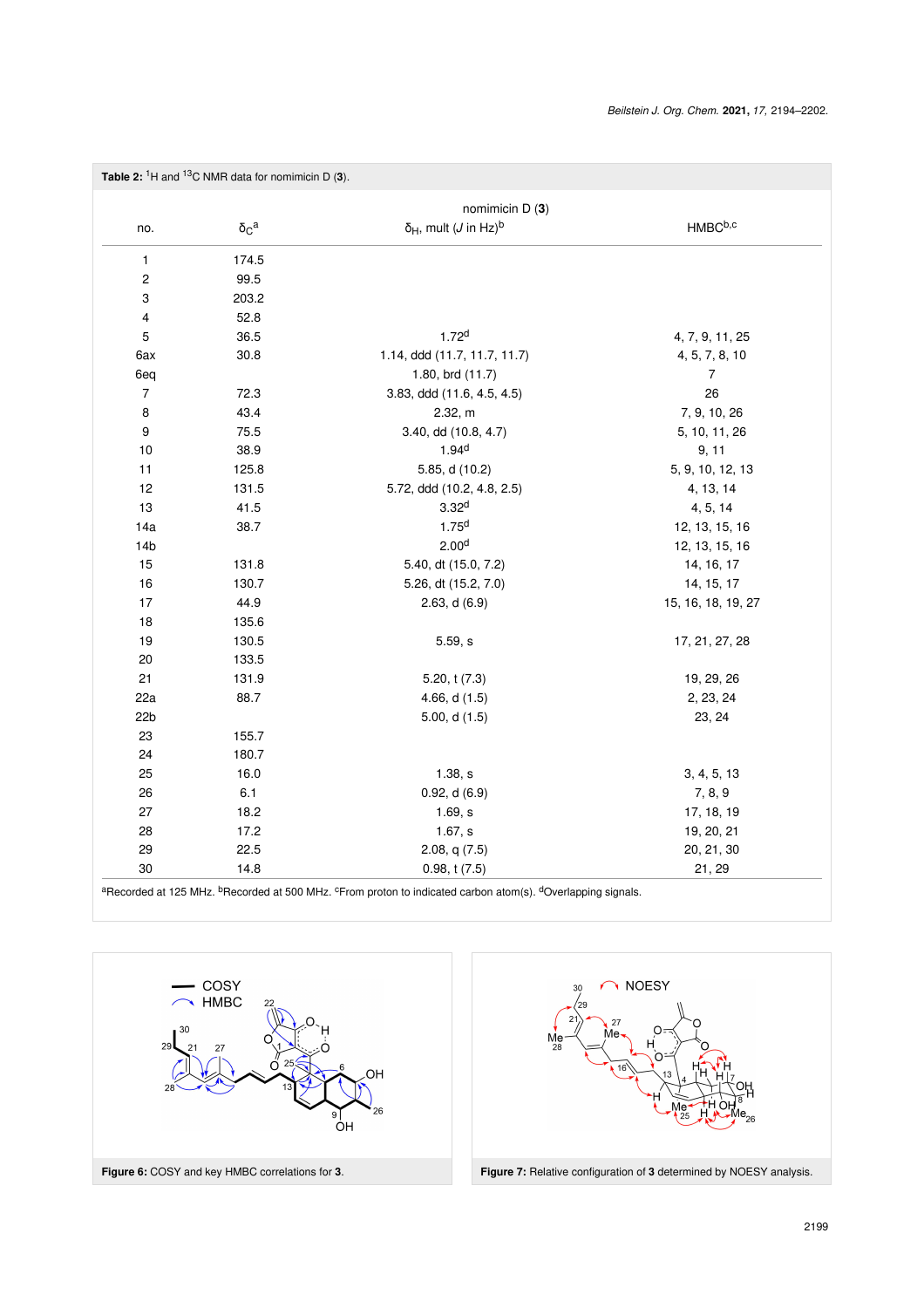kijanimicin [\[24\]](#page-8-13), are known within the spirotetronate class. Of these, nomimicins A–C (**4**, **1**, and **2**) are featured by the smallest macrocyclic ring and highly oxygenated dehydrodecalin moiety. Spirotetronates are known to be constructed by the intramolecular Diels–Alder reaction [\[20,25\].](#page-8-10) Compound **3** is very likely a biosynthetic precursor of **4**. This is the first report on the isolation of a biosynthetic precursor of spirotetronate antibiotics as an innate metabolite from a wild-type strain, while such an intermediate was previously obtained from a genetically engineered strain [\[26\].](#page-8-14)

# **Experimental**

#### General experimental procedures

Optical rotations were measured using a JASCO DIP-3000 polarimeter. ECD spectra were recorded on a JASCO J-720W spectropolarimeter. UV and IR spectra were recorded on a Shimadzu UV-1800 spectrophotometer and on a PerkinElmer Spectrum 100, respectively. All NMR experiments were performed on a Bruker AVANCE 500 spectrometer in  $CD_3OD$ using the residual solvent proton ( $\delta$ H 3.31) and carbon ( $\delta$ C 49.2) signals as internal standards. HRESITOFMS were recorded on a Bruker micrOTOF focus mass spectrometer. An Agilent HP1200 system equipped with a diode array detector was used for analysis and purification. The computational study was performed using MacroModel implemented in the Maestro 12.3 software package [\[27\]](#page-8-15) and the Gaussian16, Revision C.01 program [\[28\]](#page-8-16). A part of these computations was conducted using the SuperComputer System, Institute for Chemical Research, Kyoto University. Molecular structures were visualized using Maestro 12.3 software package. ECD spectra were visualized using GaussView 6.0.16 and Microsoft Excel 2019.

### Microorganism

*Actinomadura* sp. AKA43 was isolated from a sea water sample collected from Sagami Bay at a depth of −800 m at the Izu-Akazawa DSW pumping station in Shizuoka, Japan, as previously reported [\[13\]](#page-8-5). The isolated strain was identified as a member of the genus *Actinomadura* on the basis of 100% similarity in the 16S rRNA gene sequence (1397 nucleotides, DDBJ accession number LC498623) with *Actinomadura geliboluensis*  $A8036<sup>T</sup>$  (DDBJ accession number HO157187).

### Fermentation

*Actinomadura* sp. AKA43 cultured on Bn-2 agar medium (soluble starch 0.5%, glucose 0.5%, meat extract (Kyokuto Pharmaceutical Industrial Co., Ltd.) 0.1%, yeast extract (Difco Laboratories) 0.1%, NZ-case (Wako Chemicals USA, Inc.) 0.2%, NaCl 0.2%, CaCO<sub>3</sub> 0.1%, and agar 1.5% in distilled water of pH 7.0) was inoculated into a 500 mL K-1 flask containing 100 mL of the V-22 seed medium (soluble starch 1%, glucose 0.5%, NZ-case 0.3%, yeast extract 0.2%, tryptone

(Difco Laboratories) 0.5%,  $K_2HPO_4$  0.1%,  $MgSO_4.7H_2O$ 0.05%, and CaCO<sub>3</sub> 0.3% in distilled water of pH 7.0). The flask was shaken on a rotary shaker (200 rpm) at 30 °C for 4 days. For the production of nomimicins B (**1**) and C (**2**), the seed culture (3 mL) was transferred into 20 500 mL K-1 flasks, each containing 100 mL of the A16 production medium (glucose 2%, Pharmamedia (Traders Protein) 1%, CaCO<sub>3</sub> 0.5%, and Diaion<sup>®</sup> HP-20 (Mitsubishi Chemical Corporation) 1% in distilled water of pH 7.0). The inoculated flasks were placed on a rotary shaker (200 rpm) at 30 °C for 7 days. For the production of nomimicin D (**3**), the seed culture (3 mL) was transferred into 20 500 mL K-1 flasks, each containing 100 mL of the A11M production medium (glucose 0.2%, soluble starch 2.5%, yeast extract 0.5%, polypeptone (Wako Pure Chemical Industries, Ltd.) 0.5%, NZ-amine (Wako Pure Chemical Industries, Ltd.) 0.5%, CaCO<sub>3</sub> 0.5%, and Diaion® HP-20 1% in distilled water of pH 7.0). The inoculated flasks were placed on a rotary shaker (200 rpm) at 30 °C for 7 days.

#### Isolation

At the end of the fermentation period, 100 mL of 1-butanol was added to each flask, and the flasks were agitated on a rotary shaker for 1 h. The mixture was centrifuged at 6,000 rpm for 10 min, and the organic layer was separated from the aqueous layer containing the mycelium. Evaporation of the solvent gave 3.8 g of extract from 2 L of A16 culture. The extract was subjected to silica gel column chromatography with a step gradient of CHCl3/MeOH (1:0, 20:1, 10:1, 4:1, 2:1, 1:1, and 0:1, v/v). Fraction 4 (4:1) was concentrated to give 0.23 g of brown oil that was further purified by preparative HPLC (Cosmosil 5C18- ARII,  $10 \times 250$  mm, 4 mL/min, UV detection at 254 nm) with 73% MeCN in 0.1% HCO2H solution to yield nomimicin A (**4**, 33 mg,  $t_R$  21.5 min). Fractions 5 (2:1) and 6 (1:1) were combined and concentrated to provide 0.48 g of brown oil that was then fractionated by ODS column chromatography with a gradient of MeCN +  $0.1\%$  HCO<sub>2</sub>H solution (2:8, 3:7, 4:6, 5:5, 6:4, 7:3, and 8:2,  $v/v$ ). The ODS fraction 6 (7:3) was concentrated to afford 0.22 g of semipure material. Final purification was achieved by preparative HPLC (Cosmosil 5C18-ARII,  $10 \times 250$  mm, 4 mL/min, UV detection at 254 nm) with 52% MeCN in  $0.1\%$  HCO<sub>2</sub>H solution to yield nomimicin B  $(1, 1)$ 16.1 mg,  $t_{R}$  19.5 min) and nomimicin C (2, 12.2 mg, *t*R 21.5 min). Similarly, evaporation of the solvent gave 3.0 g of extract from 2 L of A11M culture. The extract was subjected to silica gel column chromatography with a gradient of CHCl<sub>3</sub>/ MeOH (1:0, 20:1, 10:1, 4:1, 2:1, 1:1, and 0:1, v/v). Fraction 7  $(0:1)$  was concentrated to give 0.37 g of brown oil, which was then fractionated by ODS column chromatography with a gradient of MeCN +  $0.1\%$  HCO<sub>2</sub>H solution (2:8, 3:7, 4:6, 5:5, 6:4, 7:3, and 8:2,  $v/v$ ). The ODS fraction 5 (6:4) was concentrated to give 72.6 mg of semipure material. Final purification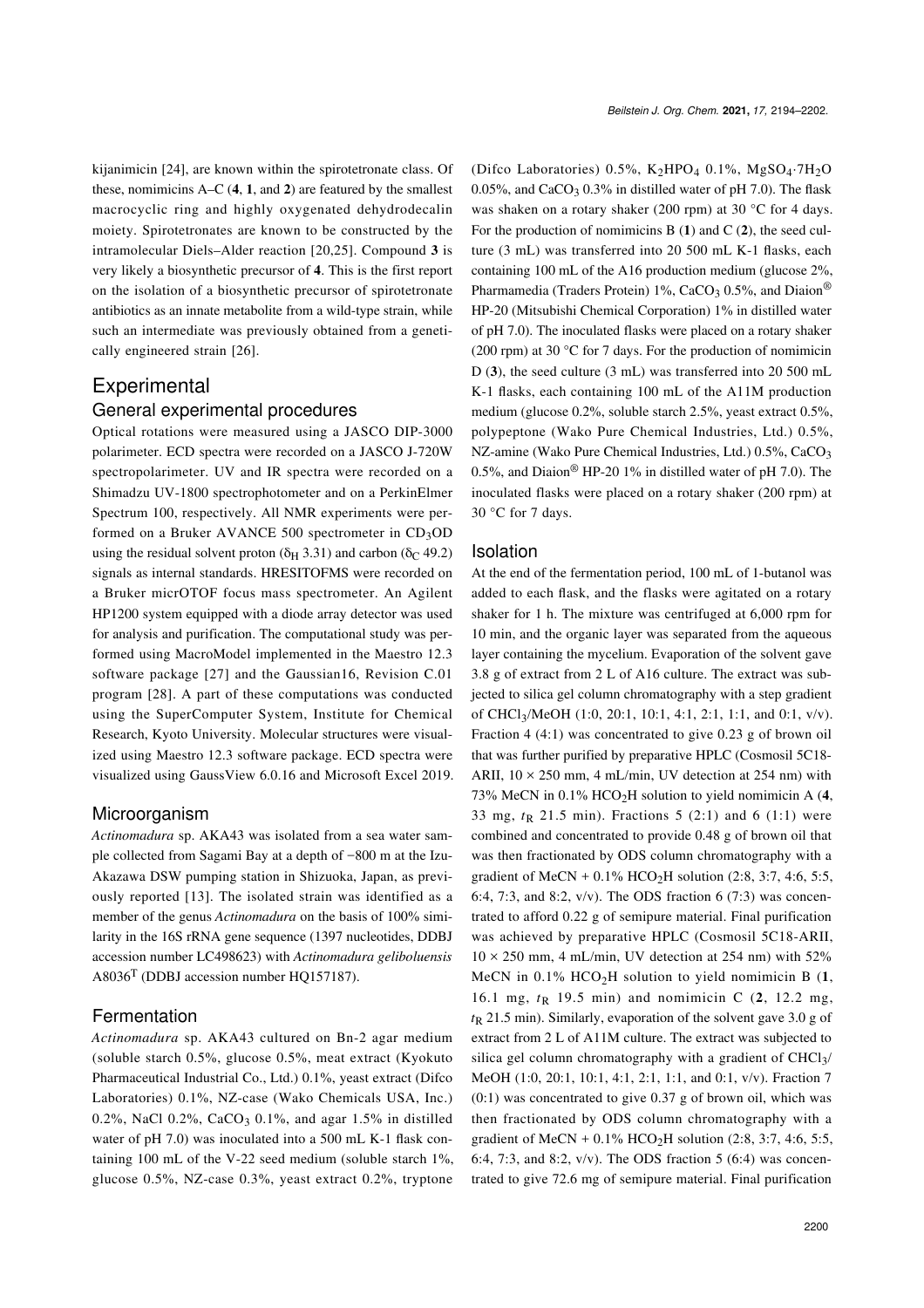using preparative HPLC (Cosmosil XTerra Prep RP18,  $10 \times 250$  mm, 4 mL/min, UV detection at 254 nm) with 38% MeCN in 10 mM  $NH_4HCO_3$  solution yielded nomimicin D  $(3, 1)$ 6.0 mg,  $t<sub>R</sub>$  30.5 min).

### Nomimicin B (**1**)

Colorless amorphous solid;  $\left[\alpha\right]_{D}^{23}$  –29 (*c* 0.10, MeOH); UV (MeOH) λmax (log ε) 246 (3.83), 293 nm (3.71); ECD (*c* 9.5 × 10<sup>-5</sup>, MeOH) λ<sub>ext</sub> (Δε) 208 (-5.27), 247 (+3.72), 294 nm (−1.24); IR νmax: 3360, 2965, 1755, 1619, 1408, 1088, 998 cm<sup>-1</sup>; see [Table 1](#page-2-0) for <sup>1</sup>H and <sup>13</sup>C NMR data; HRESITOFMS  $(m/z)$ :  $[M + Na]$ <sup>+</sup> calcd for C<sub>30</sub>H<sub>40</sub>O<sub>8</sub>Na, 551.2615; found, 551.2612.

#### Nomimicin C (**2**)

Colorless amorphous solid;  $\left[\alpha\right]_D$ <sup>23</sup> -12 (*c* 0.10, MeOH); UV (MeOH) λmax (log ε) 246 (3.93), 292 nm (3.78); ECD (*c* 9.7 × 10<sup>-5</sup>, MeOH)  $\lambda_{ext}$  (Δε) 208 (-6.63), 246 (+4.08), 298 nm (−1.39); IR νmax: 3380, 2963, 1744, 1618, 1404, 1097, 1007 cm<sup>-1</sup>; see [Table 1](#page-2-0) for <sup>1</sup>H and <sup>13</sup>C NMR data; HRESITOFMS  $(m/z)$ :  $[M + Na]$ <sup>+</sup> calcd for C<sub>30</sub>H<sub>40</sub>O<sub>7</sub>Na, 535.2666; found, 535.2665.

#### Nomimicin D (**3**)

Colorless amorphous solid;  $\left[\alpha\right]_D$ <sup>23</sup> –70 (*c* 0.10. MeOH); UV (MeOH)  $\lambda_{\text{max}}$  (log ε) 243 (3.99), 302 nm (3.54); IR  $v_{\text{max}}$ : 3380, 2963, 1723, 1619, 1413, 1258, 1010 cm<sup>-1</sup>; see [Table 2](#page-5-0) for <sup>1</sup>H and <sup>13</sup>C NMR data; HRESITOFMS  $(m/z)$ :  $[M + Na]$ <sup>+</sup> calcd for  $C_{30}H_{40}O_6$ Na, 519.2717; found, 519.2717.

#### Nomimicin A (**4**)

Colorless amorphous solid;  $[\alpha]_D^{23}$  –87 (*c* 0.10. CHCl<sub>3</sub>, lit. [α]<sub>D</sub><sup>23</sup> –94 (*c* 0.10. CHCl<sub>3</sub>) [\[15\]](#page-8-7)); UV (MeOH)  $\lambda_{\text{max}}$  (log ε) 242 (3.73), 298 nm (3.59); ECD (*c*  $1.0 \times 10^{-4}$ , MeOH)  $\lambda_{ext}$  ( $\Delta \varepsilon$ ) 208 (−4.98), 244 (+3.85), 298 nm (−1.09); IR νmax: 3348, 2938, 1735, 1620, 1435, 997 cm−<sup>1</sup> ; HRESITOFMS (*m*/*z*): [M + Na]<sup>+</sup> calcd for  $C_{30}H_{40}O_6$ Na, 519.2717; found, 519.2722.

#### ECD calculations

The conformational sampling of structure **4a** was performed by applying 100,000 steps of the Monte Carlo Multiple Minimum (MCMM) method with PRCG energy minimization by the OPLS3e force field to obtain 56 conformational isomers within 10.0 kcal/mol from the minimum energy conformer. Geometries of the conformers were then optimized at the M06-2X/6- 31G(d) level of theory with the SMD solvation model. Frequency calculations were carried out at the same level of theory to confirm the absence of imaginary frequencies and obtain thermal corrections for the Gibbs free energy. After eliminating duplicated structures with the threshold of 0.01 Å RMSD, the single-point energy was calculated at the M06-2X/def2-TZVP-

SMD level of theory, affording 24 conformers within 3.0 kcal/mol from the minimum Gibbs free energy. The ECD spectrum of each conformer was simulated by the TDDFT calculation of 25 excited states at the ωB97X-D/def2-TZVP-PCM level of theory. The spectrum of structure **4a** was created by the weighted average of the above-obtained spectra (halfwidth: 0.29 eV) according to the Boltzmann distribution, corrected by a red-shift of 15 nm, and scaled to adjust the strength of the vertical axis. The spectra of structures **4b**, **4c**, and **4d** were similarly simulated using 122, 126, and 475 OPLS3e-minimized structures and 26, 22, and 31 DFT-optimized structures, respectively. The spectrum of **4** was created using the weighted average of the spectra of all low-lying conformers of **4a**–**d** according to the respective Boltzmann distribution. The Cartesian coordinates and the energies of the most stable conformers for each tautomer are included in [Sup](#page-7-2)[porting Information File 1](#page-7-2).

#### Biological assays

Antimicrobial activity and cytotoxicity were evaluated according to the procedures previously described [\[29\]](#page-8-17).

# Supporting Information

#### <span id="page-7-2"></span>Supporting Information File 1

Copies of UV, IR, and NMR spectra for **1**–**4** as well as Cartesian coordinates and energies of the most stable conformers of **4a**–**d**. [\[https://www.beilstein-journals.org/bjoc/content/](https://www.beilstein-journals.org/bjoc/content/supplementary/1860-5397-17-141-S1.pdf)

[supplementary/1860-5397-17-141-S1.pdf\]](https://www.beilstein-journals.org/bjoc/content/supplementary/1860-5397-17-141-S1.pdf)

### Acknowledgements

The authors are in debt to Prof. Yasufumi Hikichi and Dr. Ayami Kanda at Kochi University for providing *R. solanacearum* SUPP1541. P388 cells were obtained from JCRB Cell Bank under an accession code JCRB0017 (Lot. 06252002).

# ORCID® iDs

Zhiwei Zhang - <https://orcid.org/0000-0003-2238-5426> Tao Zhou - <https://orcid.org/0000-0002-6359-2598> Taehui Yang -<https://orcid.org/0000-0002-7374-3281> Keisuke Fukaya - <https://orcid.org/0000-0002-7148-4714> Shun Saito -<https://orcid.org/0000-0001-9270-4272>

## **References**

- <span id="page-7-0"></span>1. Bérdy, J. *J. Antibiot.* **2005,** *58,* 1–26. [doi:10.1038/ja.2005.1](https://doi.org/10.1038%2Fja.2005.1)
- <span id="page-7-1"></span>2. Lam, K. S. *Curr. Opin. Microbiol.* **2006,** *9,* 245–251. [doi:10.1016/j.mib.2006.03.004](https://doi.org/10.1016%2Fj.mib.2006.03.004)